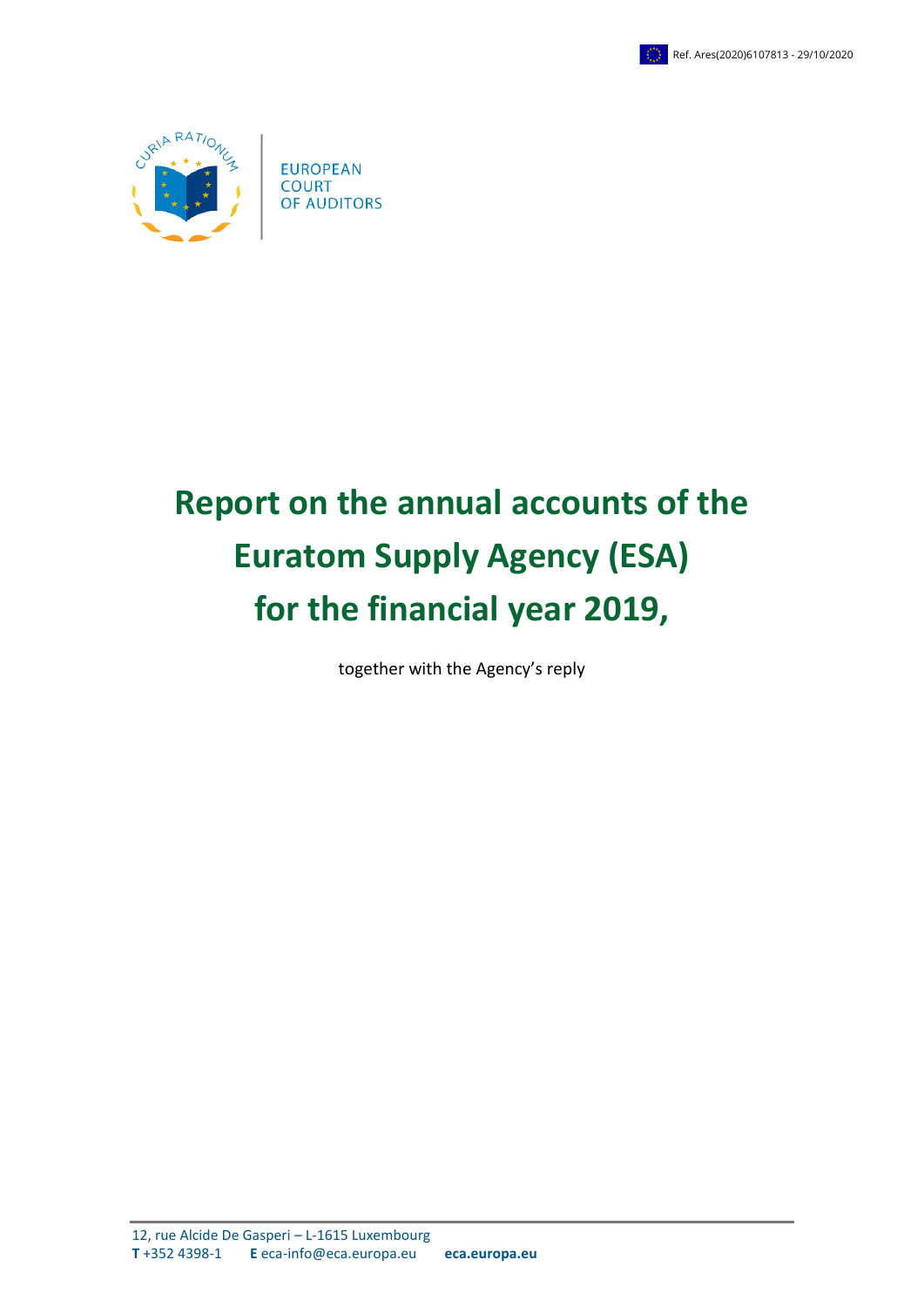## **Introduction**

**01** The Euratom Supply Agency ("the Agency"), located in Luxembourg, was created in 1958<sup>1</sup>. Council Decision 2008/114/EC, Euratom<sup>2</sup>, replaced the preceding Statutes of the Agency. The Agency's main task is to ensure there is a regular supply of nuclear materials, in particular nuclear fuels, to EU users, by means of a common supply policy based on the principle of equal access to sources of supply.

**02** *Graph 1* presents key figures for the Agency<sup>3</sup>.

#### **Graph 1: Key figures for the Agency**



- Budget figures are based on the total payment appropriations available during the financial year.
- \*\* "Staff" includes EU officials, EU temporary agents, EU contract staff and seconded national experts, but excludes interim workers and consultants.

*Source:* Annual Accounts of the EURATOM Supply Agency for the Financial Year 2018 and Provisional Annual Accounts of the EURATOM Supply Agency for the Financial Year 2019; Staff figures provided by the Agency.

### **Information in support of the statement of assurance**

**03** The audit approach taken by the Court comprises analytical audit procedures, direct testing of transactions and an assessment of key controls of the Agency's supervisory and control systems. This is supplemented by evidence provided by the work of other auditors and an analysis of information provided by the Agency's management.

<u>.</u>

<span id="page-1-0"></span> $1$  OJ 27, 6.12.1958, p. 534/58.

<span id="page-1-1"></span> $^{2}$  OJ L 41, 15, 2, 2008, p. 15.

<span id="page-1-2"></span> $3$  More information on the Agency's competences and activities is available on its website: [http://ec.europa.eu/euratom/index.html.](http://ec.europa.eu/euratom/index.html)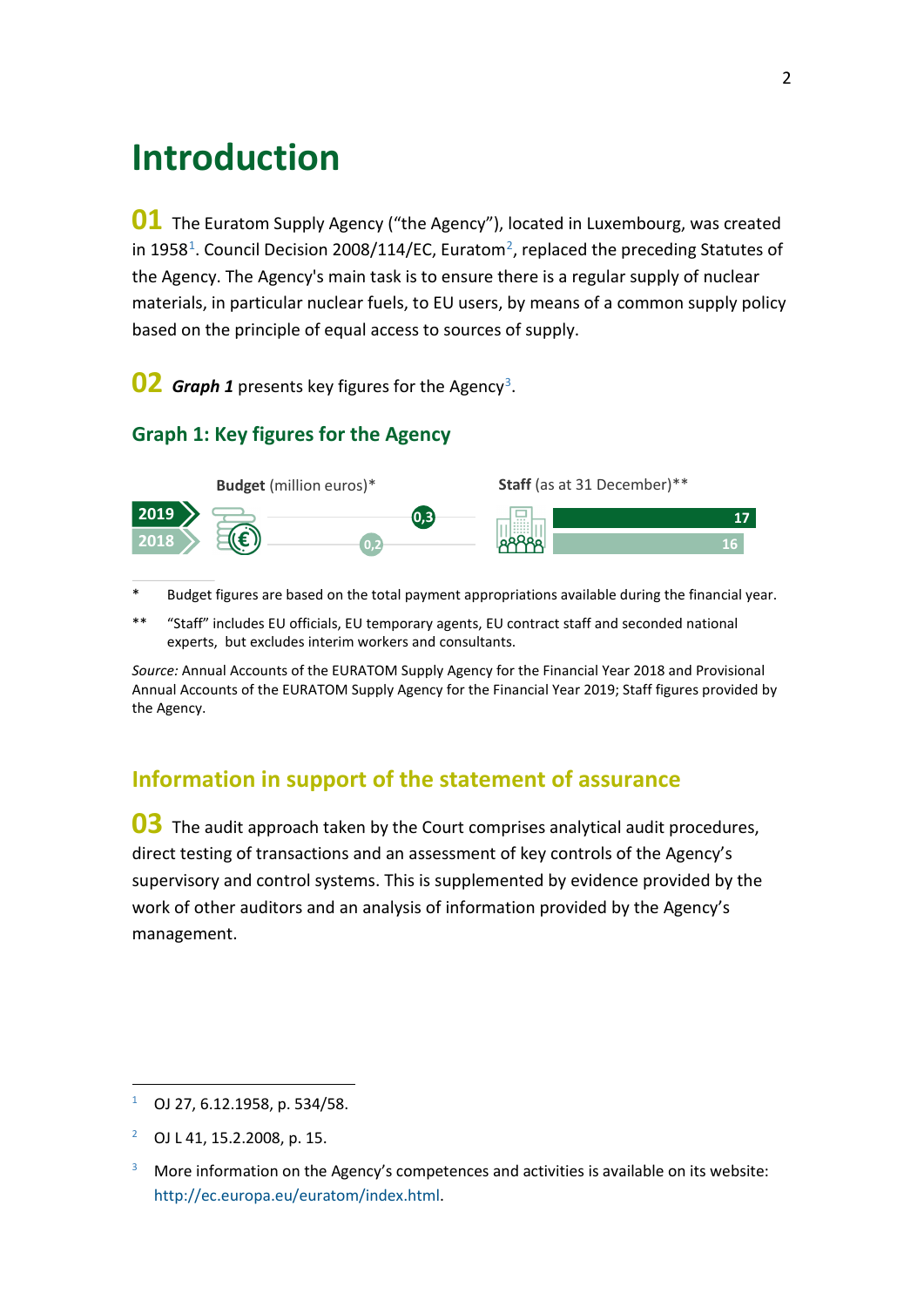## **The Court's statement of assurance provided to the European Parliament and the Council – Independent auditor's report**

## **Opinion**

**04** We have audited:

- (a) the accounts of the Agency which comprise the financial statements<sup>[4](#page-2-0)</sup> and the reports on the implementation of the budget $5$  for the financial year ended 31 December 2019 and
- (b) the legality and regularity of the transactions underlying those accounts

as required by Article 287 of the Treaty on the Functioning of the European Union (TFEU).

## **Reliability of the accounts**

**Opinion on the reliability of the accounts**

**05** In our opinion, the accounts of the Agency for the year ended 31 December 2019 present fairly, in all material respects, the financial position of the Agency at 31 December 2019, the results of its operations, its cash flows, and the changes in net assets for the year then ended, in accordance with its Financial Regulation and with accounting rules adopted by the Commission's accounting officer. These are based on internationally accepted accounting standards for the public sector.

<span id="page-2-0"></span> $4$  The financial statements comprise the balance sheet, the statement of financial performance, the cash flow statement, the statement of changes in net assets and a summary of significant accounting policies and other explanatory notes.

<span id="page-2-1"></span> $5$  The reports on implementation of the budget comprise the reports which aggregate all budgetary operations and the explanatory notes.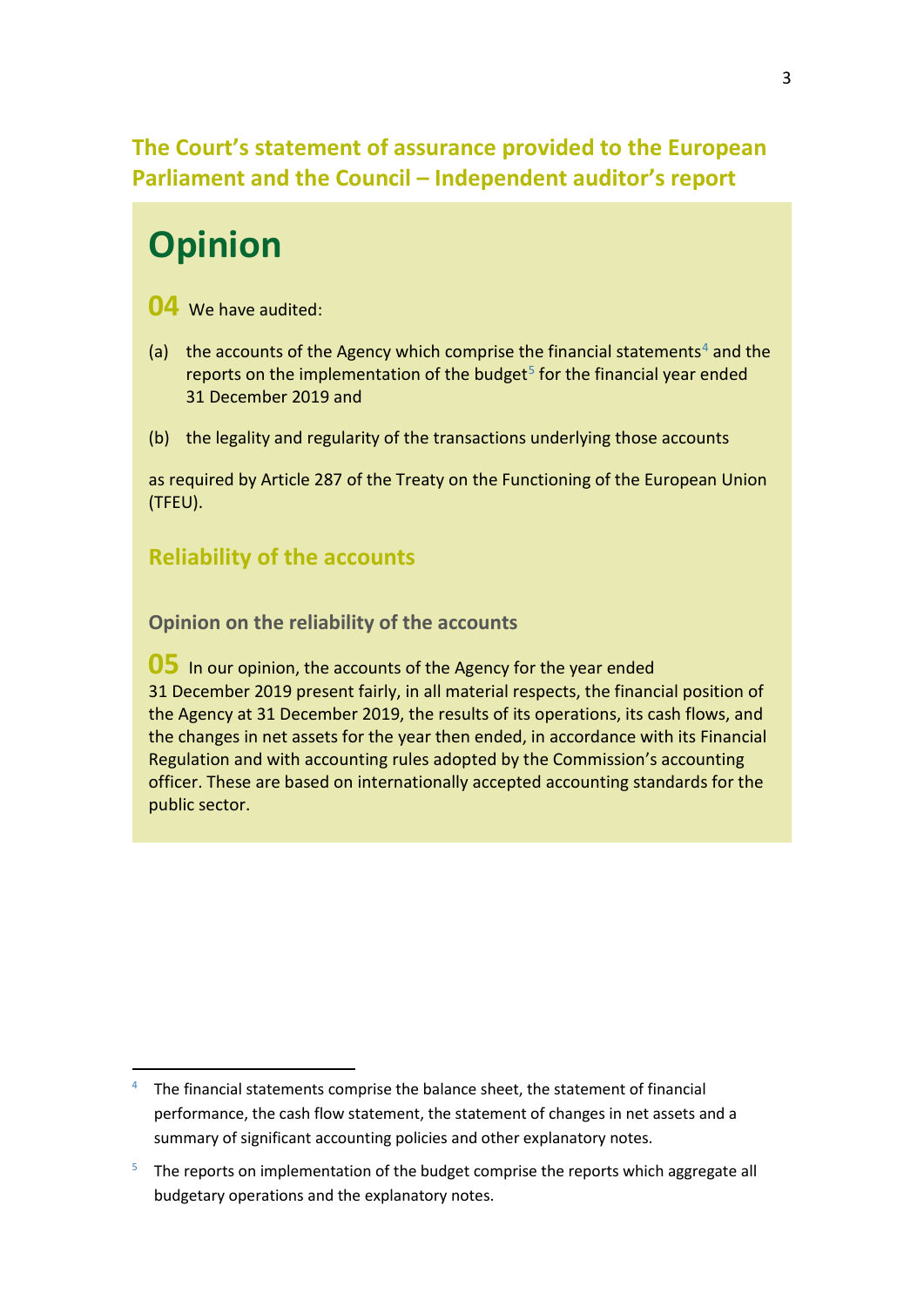## **Legality and regularity of the transactions underlying the accounts**

#### **Revenue**

**Opinion on the legality and regularity of revenue underlying the accounts**

**06** In our opinion, revenue underlying the accounts for the year ended 31 December 2019 is legal and regular in all material respects.

#### **Payments**

**Opinion on the legality and regularity of payments underlying the accounts**

**07** In our opinion, payments underlying the accounts for the year ended 31 December 2019 are legal and regular in all material respects.

### **Basis for opinions**

**08** We conducted our audit in accordance with the IFAC International Standards on Auditing (ISAs) and Codes of Ethics and the INTOSAI International Standards of Supreme Audit Institutions (ISSAIs). Our responsibilities under those standards are further described in the 'Auditor's responsibilities' section of our report. We are independent, in accordance with the Code of Ethics for Professional Accountants issued by the International Ethics Standards Board for Accountants (IESBA Code) and with the ethical requirements that are relevant to our audit, and we have fulfilled our other ethical responsibilities in accordance with these requirements and the IESBA Code. We believe that the audit evidence we have obtained is sufficient and appropriate to provide a basis for our opinion.

## **Responsibilities of management and those charged with governance**

**09** In accordance with Articles 310 to 325 of the TFEU and the Agency's Financial Regulation, the Agency's management is responsible for preparing and presenting the Agency's accounts on the basis of internationally accepted accounting standards for the public sector, and for the legality and regularity of the transactions underlying them. This includes the design, implementation and maintenance of internal controls relevant to the preparation and presentation of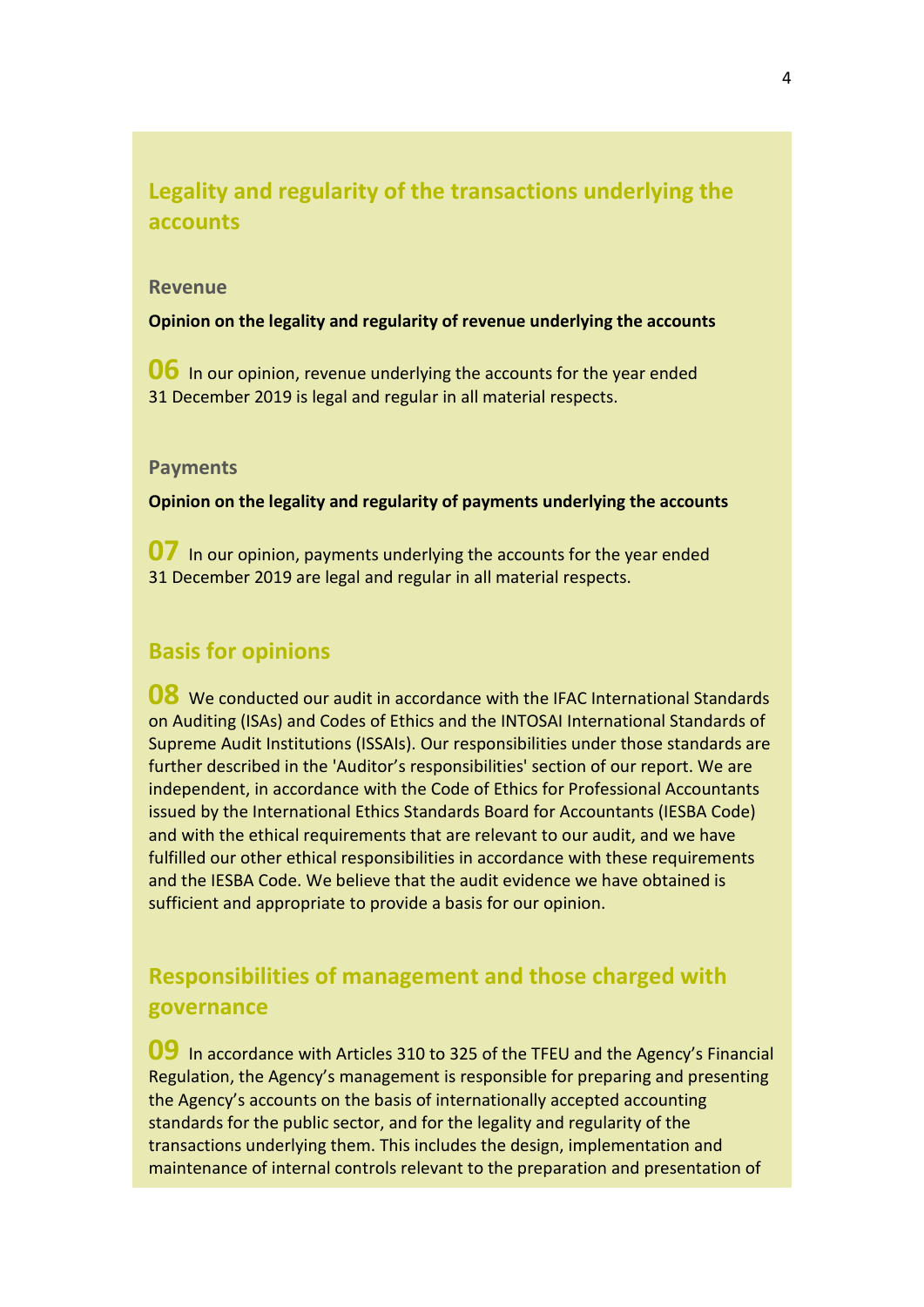financial statements that are free from material misstatement, whether due to fraud or error. The Agency's management is also responsible for ensuring that the activities, financial transactions and information reflected in the financial statements comply with the official requirements which govern those statements. The Agency's management bears the ultimate responsibility for the legality and regularity of the transactions underlying the Agency's accounts.

**10** In preparing the accounts, the Agency's management is responsible for assessing the Agency's ability to continue as a going concern. It must disclose, as applicable, any matters affecting the Agency's status as a going concern, and use the going concern basis of accounting, unless management either intends to liquidate the entity or to cease operations, or has no realistic alternative but to do so.

**11** Those charged with governance are responsible for overseeing the Agency's financial reporting process.

## **The auditor's responsibilities for the audit of the accounts and underlying transactions**

**12** Our objectives are to obtain reasonable assurance about whether the accounts of the Agency are free from material misstatement and the transactions underlying them are legal and regular, and to provide, on the basis of our audit, the European Parliament and the Council or the other respective discharge authorities with statements of assurance as to the reliability of the Agency's accounts and the legality and regularity of the transactions underlying them. Reasonable assurance is a high level of assurance, but is not a guarantee that an audit will always detect a material misstatement or non-compliance when it exists. These can arise from fraud or error and are considered material if, individually or in the aggregate, they could reasonably be expected to influence the economic decisions of users taken on the basis of these accounts.

**13** For revenue, we verify subsidies received from the Commission or cooperating countries and assess the Agency's procedures for collecting fees and other income, if any.

**14** For expenditure, we examine payment transactions when expenditure has been incurred, recorded and accepted. This examination covers all categories of payments (including those made for the purchase of assets) other than advances at the point they are made. Advance payments are examined when the recipient of funds provides justification for their proper use and the Agency accepts the justification by clearing the advance payment, whether in the same year or later.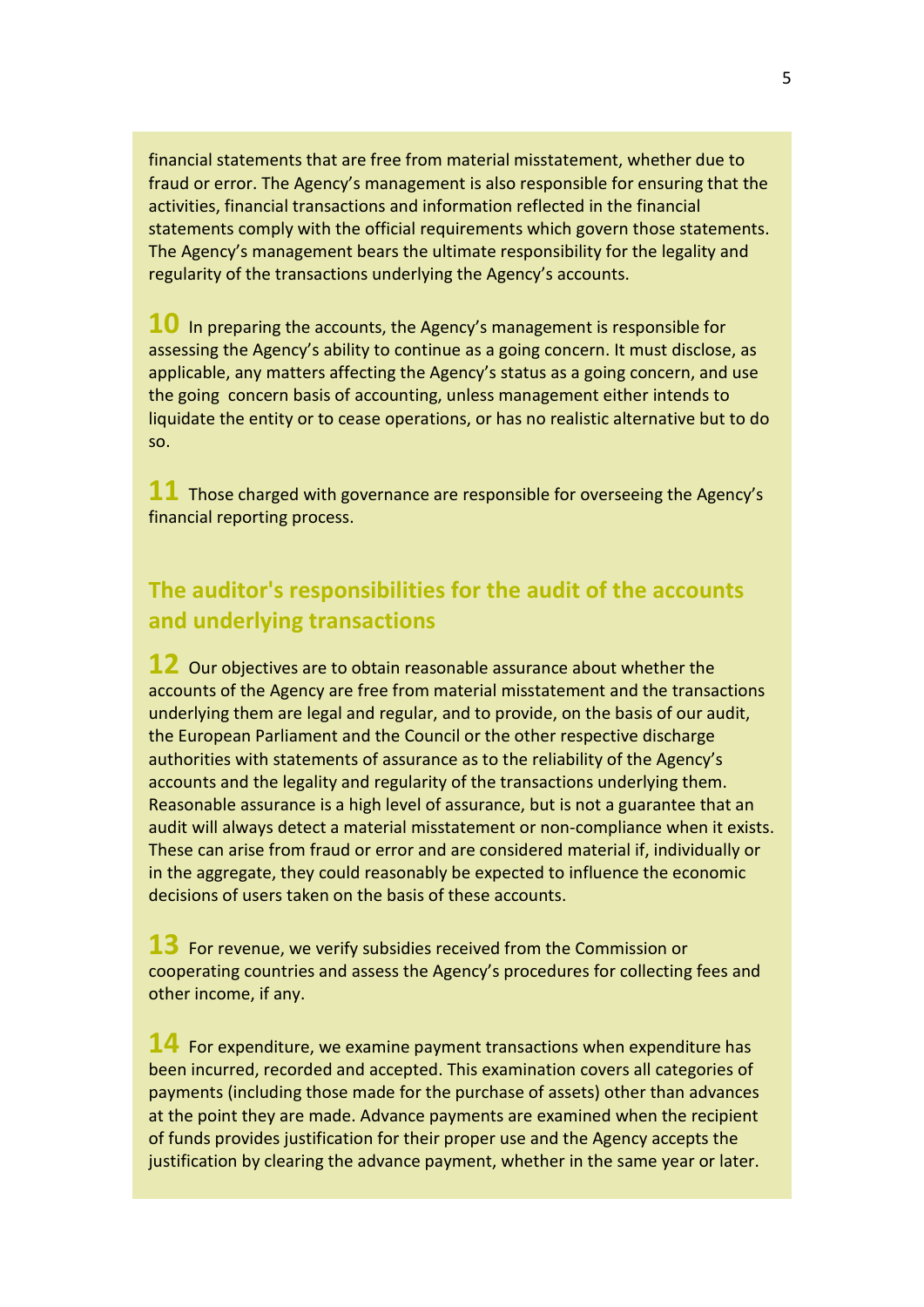**15** In accordance with the ISAs and ISSAIs, we exercise our professional judgement and maintain professional scepticism throughout the audit. We also:

- o Identify and assess the risks of material misstatement of the accounts and of material non-compliance of the underlying transactions with the requirements of the legal framework of the European Union, whether due to fraud or error, design and perform audit procedures responsive to those risks, and obtain audit evidence that is sufficient and appropriate to provide a basis for our opinions. The risk of not detecting a material misstatement or non-compliance resulting from fraud is higher than for one resulting from error, as fraud may involve collusion, forgery, intentional omissions, misrepresentations, or the overriding of internal controls.
- o Obtain an understanding of internal controls relevant to the audit in order to design audit procedures that are appropriate in the circumstances, but not for the purpose of expressing an opinion on the effectiveness of the internal controls.
- o Evaluate the appropriateness of the accounting policies used and the reasonableness of accounting estimates and related disclosures made by management.
- o Conclude on the appropriateness of management's use of the going concern basis of accounting and, based on the audit evidence obtained, whether a material uncertainty exists related to events or conditions that may cast significant doubt on the Agency's ability to continue as a going concern. If we conclude that a material uncertainty exists, we are required to draw attention in our auditor's report to the related disclosures in the accounts or, if such disclosures are inadequate, to modify our opinion. Our conclusions are based on the audit evidence obtained up to the date of our auditor's report. However, future events or conditions may cause an entity to cease to continue as a going concern.
- o Evaluate the overall presentation, structure and content of the accounts, including the disclosures, and whether the accounts represent the underlying transactions and events in a manner that achieves fair presentation.
- o Obtain sufficient appropriate audit evidence regarding the financial information of the Agency to express an opinion on the accounts and transactions underlying them. We are responsible for the direction, supervision and performance of the audit. We remain solely responsible for our audit opinion.

We communicate with the management regarding, among other matters, the planned scope and timing of the audit and significant audit findings, including any significant deficiencies in internal controls that we identify during our audit. From the matters on which we communicated with the Agency, we determine those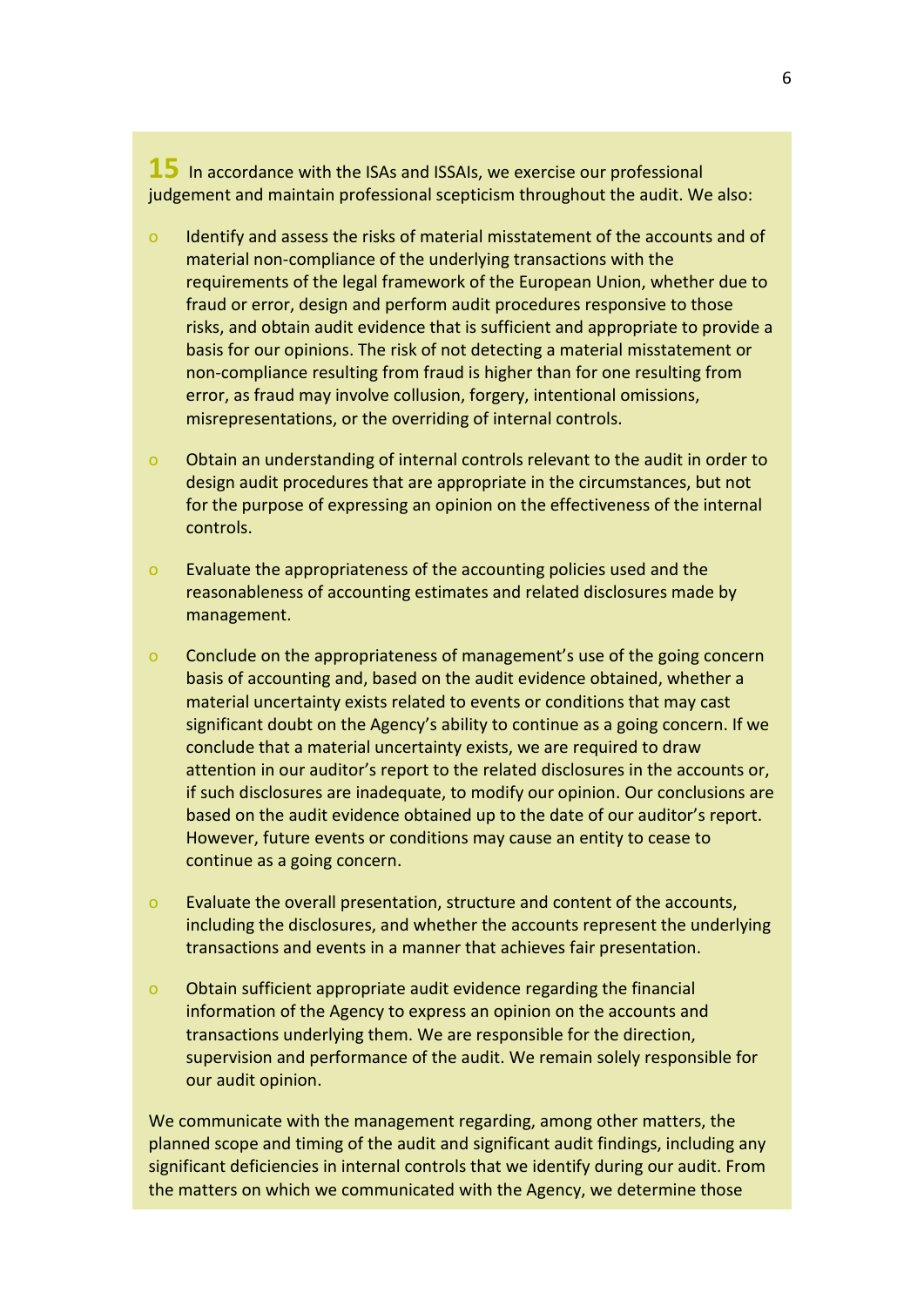matters that were of most significance in the audit of the accounts of the current period and are therefore the key audit matters. We describe these matters in our auditor's report unless law or regulation precludes public disclosure about the matter or when, in extremely rare circumstances, we determine that a matter should not be communicated in our report because the adverse consequences of doing so would reasonably be expected to outweigh the public interest benefits of such communication.

### **Follow-up of previous years' observations**

**16** An overview of the action taken in response to the Court's observations from previous years is provided in the *Annex*.

This Report was adopted by Chamber IV, headed by Mr Alex Brenninkmeijer, Member of the Court of Auditors, in Luxembourg on 22 September 2020.

*For the Court of Auditors*

 $HHe$ 

Klaus-Heiner Lehne *President*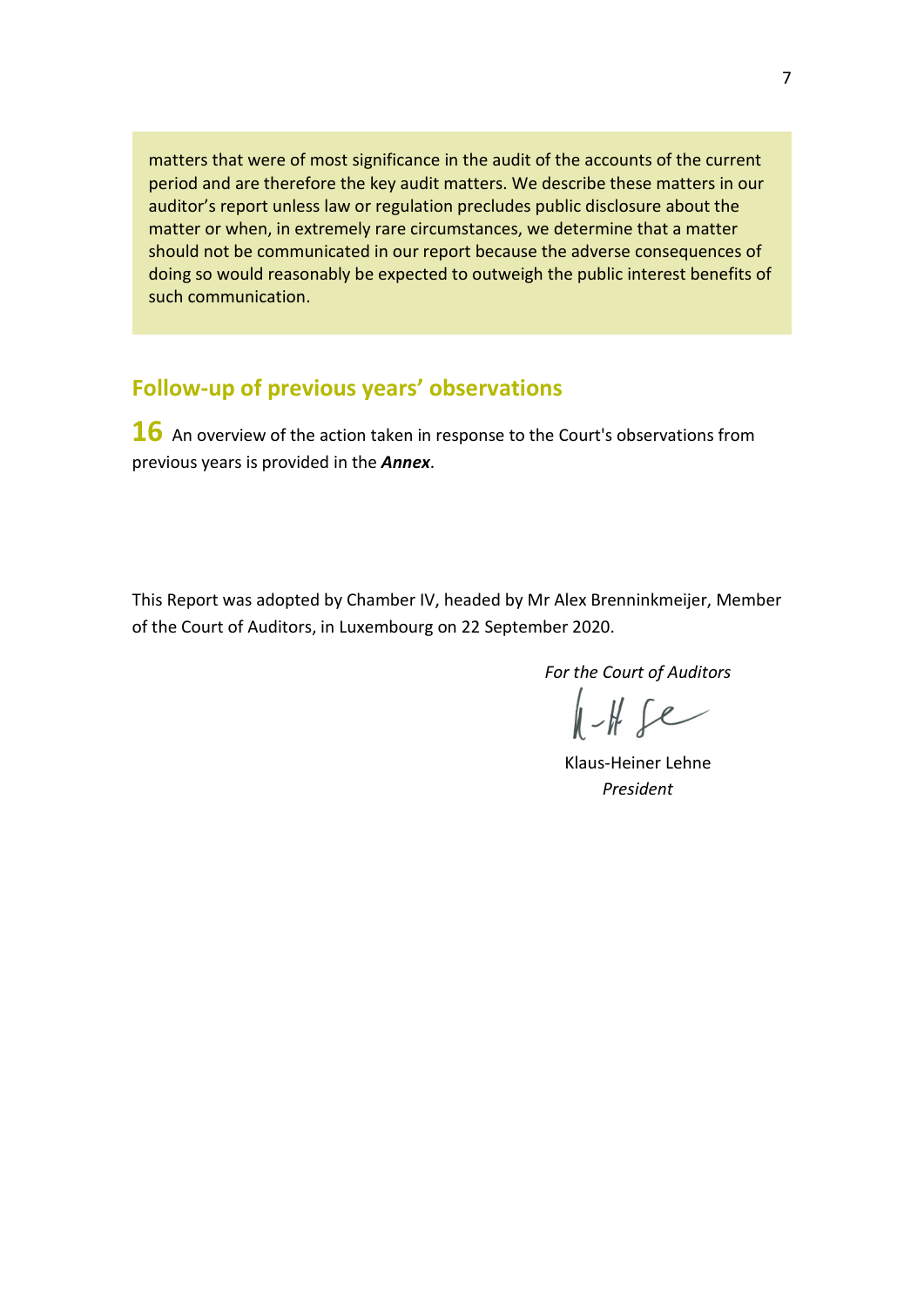## **Annex - Follow-up of previous years' observations**

| Year | <b>Court's observations</b>                                                                                                                                                                        | Action taken to respond to<br><b>Court's observations</b><br>(Completed / Ongoing /<br><b>Outstanding / N/A)</b> |
|------|----------------------------------------------------------------------------------------------------------------------------------------------------------------------------------------------------|------------------------------------------------------------------------------------------------------------------|
| 2018 | The cancellation rate of budget appropriations carried over from 2017 to 2018 is high,<br>at 21 %, demonstrating unjustified commitments in the previous year.                                     | Ongoing                                                                                                          |
| 2018 | The level of new carry-overs from 2018 to 2019 for Title II (administrative expenditure)<br>is also high at 33 % and only partially justified, leading again to the risk of high<br>cancellations. | <b>Completed</b>                                                                                                 |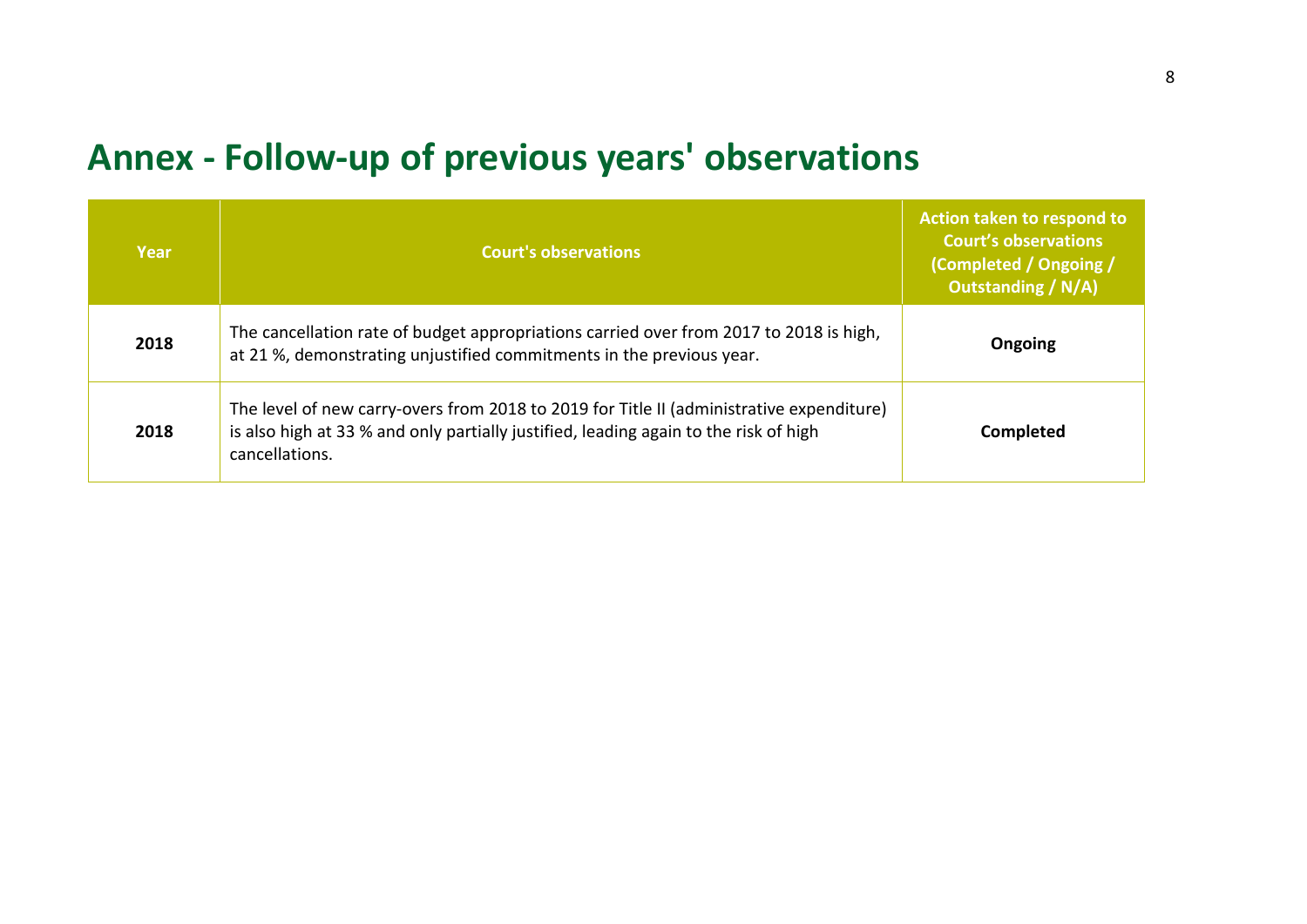# **The Agency's reply**

The Agency has taken note of the Court's report.